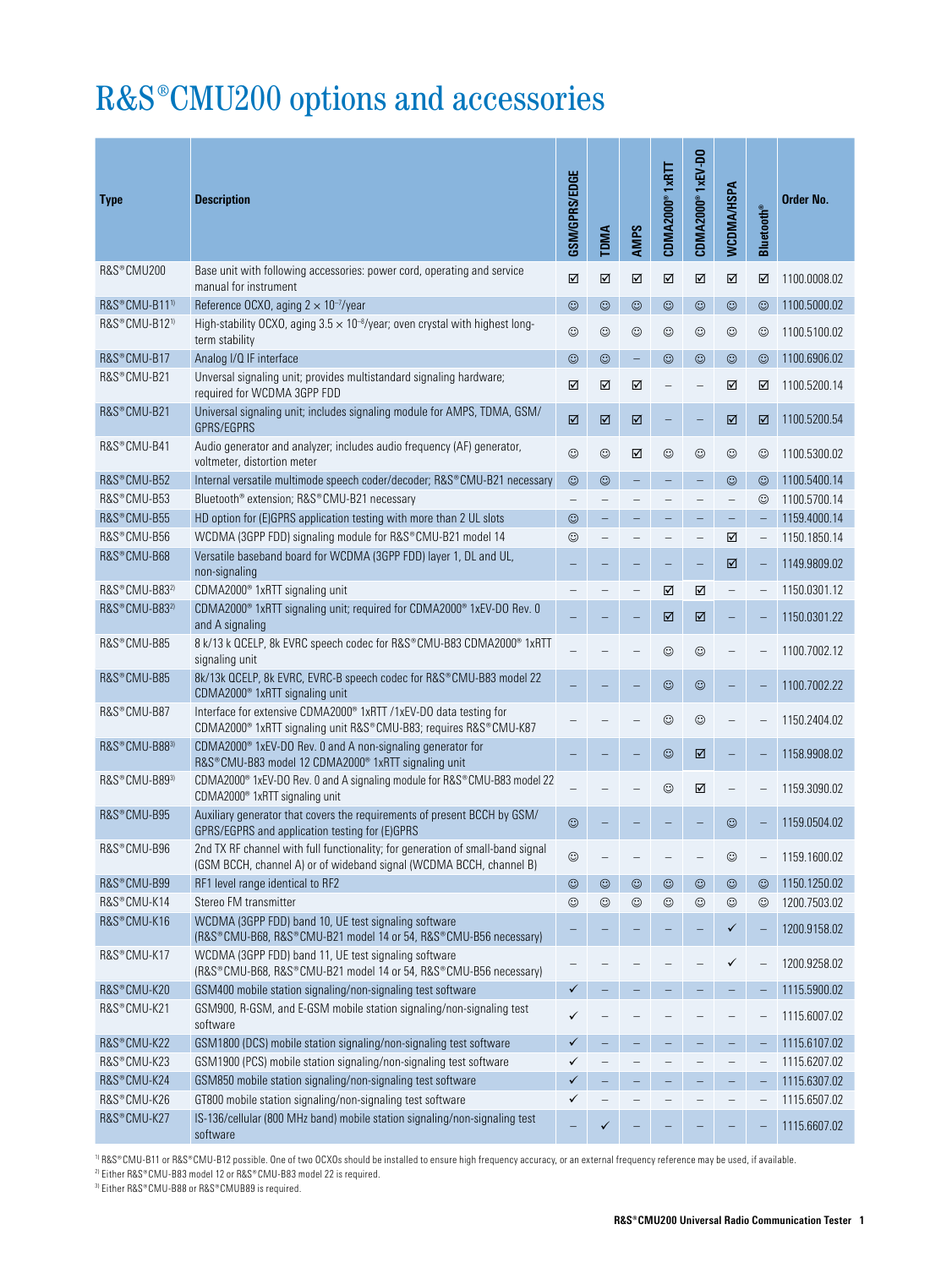| <b>Type</b>  | <b>Description</b>                                                                                                                                         | GSM/GPRS/EDGE            | <b>TDMA</b>       | <b>AMPS</b> | CDMA2000®1xRTT | <b>CDMA2000®1xEV-DO</b>  | <b>WCDMA/HSPA</b> | <b>Bluetooth®</b>        | Order No.    |
|--------------|------------------------------------------------------------------------------------------------------------------------------------------------------------|--------------------------|-------------------|-------------|----------------|--------------------------|-------------------|--------------------------|--------------|
| R&S®CMU-K28  | IS-136/PCS (1900 MHz band) mobile station signaling/non-signaling test<br>software                                                                         |                          | ✓                 |             |                |                          |                   |                          | 1115.6707.02 |
| R&S®CMU-K29  | AMPS mobile station signaling/non-signaling test software                                                                                                  | $\overline{\phantom{0}}$ | $\qquad \qquad -$ | ☑           |                |                          |                   |                          | 1115.6807.02 |
| R&S®CMU-K42  | GPRS test software extension for all GSM test software packages                                                                                            | $\odot$                  |                   |             |                |                          |                   |                          | 1115.4691.02 |
| R&S®CMU-K43  | EGPRS classic (EDGE) signaling test software for all GSM test software<br>packages                                                                         | $\odot$                  |                   |             |                |                          |                   |                          | 1115.6907.02 |
| R&S®CMU-K44  | Dual transfer mode: simultaneous CS and PS connection for all GSM packages                                                                                 | $_{\odot}$               |                   |             |                |                          |                   |                          | 1157.4277.02 |
| R&S®CMU-K45  | AMR test software extension for all GSM test software packages                                                                                             | $\odot$                  |                   |             |                |                          |                   |                          | 1150.3100.02 |
| R&S®CMU-K46  | Wideband adaptive multirate signaling for GSM and WCDMA<br>(GSM or WCDMA signaling option necessary)                                                       | $\odot$                  |                   |             |                |                          | $\odot$           |                          | 1200.8800.02 |
| R&S®CMU-K47  | R&S® Smart Alignment for all GSM and CDMA2000® packages                                                                                                    | $\odot$                  |                   |             | $\odot$        | $\odot$                  |                   |                          | 1157.4477.02 |
| R&S®CMU-K48  | I/Q versus slot measurement for adjustment of polar modulators                                                                                             | $\odot$                  |                   |             |                |                          |                   |                          | 1157.5309.02 |
| R&S®CMU-K53  | Bluetooth <sup>®</sup> test software                                                                                                                       |                          |                   |             |                |                          | ۳                 | ☑                        | 1115.5000.02 |
| R&S®CMU-K56  | HSUPA 5.7 Mbit/s extension, 3GPP/FDD/UE, Rel.6<br>(R&S®CMU-B68, R&S®CMU-B21 model 14 or 54, R&S®CMU-B56 necessary)                                         |                          |                   |             |                |                          | $\odot$           |                          | 1200.7803.02 |
| R&S®CMU-K57  | WCDMA signaling 3GPP/FDD/UE, band 7<br>(R&S®CMU-B68, R&S®CMU-B21 model 14 or 54, R&S®CMU-B56 necessary)                                                    |                          |                   |             |                |                          |                   |                          | 1200.7903.02 |
| R&S®CMU-K58  | WCDMA signaling 3GPP/FDD/UE, band 8<br>(R&S®CMU-B68, R&S®CMU-B21 model 14 or 54, R&S®CMU-B56 necessary)                                                    |                          |                   |             |                |                          |                   |                          | 1200.8000.02 |
| R&S®CMU-K59  | WCDMA signaling 3GPP/FDD/UE, band 9<br>(R&S®CMU-B68, R&S®CMU-B21 model 14 or 54, R&S®CMU-B56 necessary)                                                    |                          |                   |             |                |                          | ✓                 |                          | 1200.8100.02 |
| R&S®CMU-K60  | HSDPA 14 Mbit/s extension 3GPP/FDD/UE, Rel. 5 (R&S®CMU-K64 necessary)                                                                                      |                          |                   |             |                |                          | $\odot$           |                          | 1200.8200.02 |
| R&S®CMU-K61  | WCDMA (3GPP FDD) band 4, UE test signaling software                                                                                                        |                          |                   |             |                |                          | $\checkmark$      |                          | 1157.3670.02 |
| R&S®CMU-K62  | WCDMA (3GPP FDD) band 5, UE test signaling software                                                                                                        |                          |                   |             |                |                          | ✓                 |                          | 1157.3770.02 |
| R&S®CMU-K63  | WCDMA (3GPP FDD) band 6, UE test signaling software                                                                                                        |                          |                   |             |                |                          | $\checkmark$      |                          | 1157.3870.02 |
| R&S®CMU-K64  | 3.6 Mbit/s HSDPA                                                                                                                                           |                          |                   |             |                |                          | $\odot$           |                          | 1157.3970.02 |
| R&S®CMU-K65  | WCDMA (3GPP FDD) UL user equipment TX test, non-signaling test software                                                                                    |                          |                   |             |                |                          | ☑                 |                          | 1115.4891.02 |
| R&S®CMU-K66  | WCDMA (3GPP FDD) DL generator, non-signaling test software                                                                                                 |                          |                   |             |                | $\overline{\phantom{0}}$ | ☑                 | $\overline{\phantom{0}}$ | 1115.5100.02 |
| R&S®CMU-K67  | WCDMA (3GPP FDD) band 3, UE test signaling software                                                                                                        |                          |                   |             |                | L,                       | $\checkmark$      | $\overline{\phantom{0}}$ | 1150.3000.02 |
| R&S®CMU-K68  | WCDMA (3GPP FDD) band 1, UE test signaling software                                                                                                        |                          |                   |             |                |                          | ✓                 | $\qquad \qquad -$        | 1115.5300.02 |
| R&S®CMU-K69  | WCDMA (3GPP FDD) band 2, UE test signaling software                                                                                                        |                          |                   |             |                |                          | ✓                 |                          | 1115.5400.02 |
| R&S®CMU-K83  | CDMA2000 <sup>®</sup> 1xRTT 450 MHz bands (band class 5, 11) test software                                                                                 |                          |                   |             | ✓              |                          |                   |                          | 1150.3500.02 |
| R&S®CMU-K84  | CDMA2000 <sup>®</sup> 1xRTT cellular bands (band class 0, 2, 3, 7, 9, 10, 12) test<br>software                                                             |                          |                   |             | ✓              |                          |                   |                          | 1150.3600.02 |
| R&S®CMU-K85  | CDMA2000 <sup>®</sup> 1xRTT PCS bands (band class 1, 4, 8, 14) test software                                                                               |                          |                   |             | $\checkmark$   |                          |                   |                          | 1150.3700.02 |
| R&S®CMU-K86  | CDMA2000 <sup>®</sup> 1xRTT IMT-2000 bands (band class 6, 13, 15, 16, 17) test software                                                                    |                          |                   |             | $\checkmark$   |                          |                   |                          | 1150.3800.02 |
| R&S®CMU-K87  | Extensive CDMA2000 <sup>®</sup> 1xRTT/1xEV-DO data testing; requires R&S <sup>®</sup> CMU-B87                                                              |                          |                   |             | $_{\odot}$     | $\odot$                  |                   |                          | 1150.4007.02 |
| R&S®CMU-K88  | CDMA2000 <sup>®</sup> 1x EV-DO Rev. 0 and A non-signaling test software package for<br>R&S®CMU-B88, including 450 MHz + cellular + PCS + IMT-2000 bands    |                          |                   |             | $_{\odot}$     | ☺                        |                   |                          | 1150.3900.02 |
| R&S®CMU-K92  | (E)GPRS application testing; external PC, Windows XP/2000, GPRS or EGPRS<br>software option, and R&S®CMU-B95 auxiliary generator plus power PC<br>required | $_{\odot}$               |                   |             |                |                          |                   |                          | 1157.4077.02 |
| R&S®CMU-K96  | WCDMA application testing; at least one WCDMA signaling band necessary                                                                                     |                          |                   |             |                |                          | $\odot$           | -                        | 1157.4177.02 |
| R&S®CMU-K839 | CDMA2000 <sup>®</sup> 1xEV-DO 450 MHz bands (band class 5, 11) test software for<br>R&S®CMU-B89                                                            |                          |                   |             | $\odot$        |                          |                   |                          | 1200.8300.02 |
| R&S®CMU-K849 | CDMA2000 <sup>®</sup> 1xEV-DO Cellular bands (band class 0, 2, 3, 7, 9, 10, 12) test<br>software for R&S®CMU-B89                                           |                          |                   |             | $\odot$        | ✓                        |                   |                          | 1200.8400.02 |
| R&S®CMU-K859 | CDMA2000 <sup>®</sup> 1xEV-DO PCS bands (band class 1, 4, 8, 14) test software for<br>R&S®CMU-B89                                                          |                          |                   |             | $_{\odot}$     |                          |                   |                          | 1200.8500.02 |
| R&S®CMU-K869 | CDMA2000 <sup>®</sup> 1xEV-DO IMT-2000 bands (band class 6, 13, 15, 16, 17) test<br>software for R&S®CMU-B89                                               |                          |                   |             | $\odot$        | ✓                        |                   |                          | 1200.8600.02 |